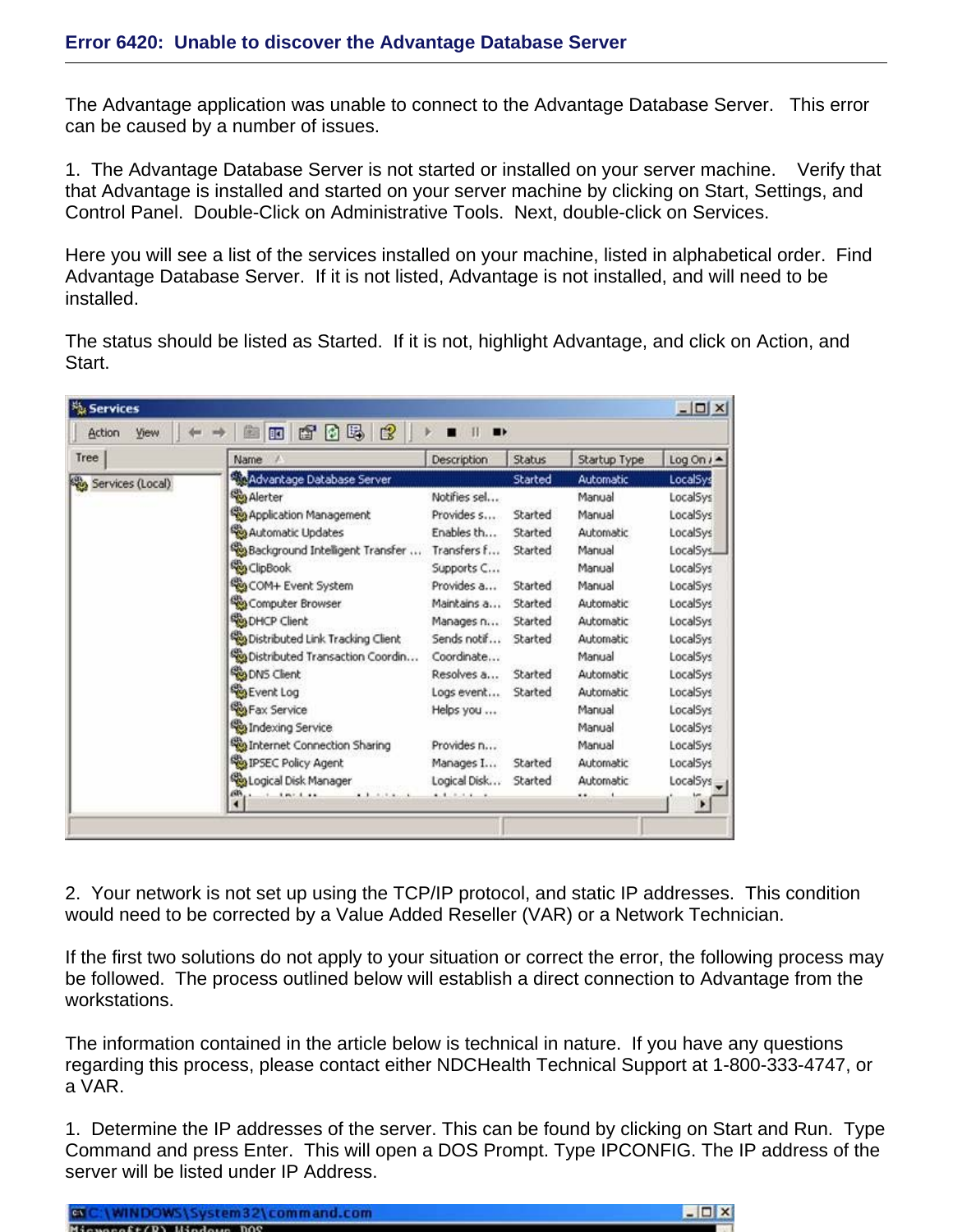

2. From the DOS prompt on the NDCMedisoft server, run the

command NETSTAT -A. This will list all used TCP ports on the NDCMedisoft server. The TCP ports are listed after the colon following the name of the server computer. Leave this DOS window open for reference.

| Proto | Local Address        | Foreign Address<br>State                 |                  |
|-------|----------------------|------------------------------------------|------------------|
| TCP   | frandr2:ftp          | frandr2.physicians.ndchealth.com:0       | <b>LISTENING</b> |
| TCP   | frandr2:eppap        | frandr2.physicians.ndchealth.com:0       | <b>LISTENING</b> |
| TCP   | frandr2:nicrosoft-ds | frandr2.physicians.ndchealth.com:0       | LISTENING        |
| TCP   | frandr2:1025         | frandr2.physicians.ndchealth.com:0       | LISTENING        |
| TCP   | frandr2:1075         | frandr2.physicians.ndchealth.com:0       | LISTENING        |
| TCP   | frandra:1084         | frandr2.physicians.ndchealth.com:0       | LISTENING        |
| TCP   | frandr2:1111         | frandr2.physicians.ndchealth.com:0       | <b>LISTENING</b> |
| TCP   | frandra:1141         | frandr2.physicians.ndchealth.com:0       | LISTENING        |
| TCP   | frandra:1142         | frandr2.physicians.ndchealth.com:0       | LISTENING        |
| TCP   | frandra:1145         | frandr2.physicians.ndchealth.com:0       | <b>LISTENING</b> |
| TCP   | frandra:1330         | frandr2.physicians.ndchealth.com:0       | <b>LISTENING</b> |
| TCP   | frandr2:1583         | frandr2.physicians.ndchealth.com:0       | <b>LISTENING</b> |
| TCP   | frandr2:2166         | frandr2.physicians.ndchealth.com:0       | LISTENING        |
| TCP   | frandr2:2167         | frandr2.physicians.ndchealth.com:0       | LISTENING        |
| TCP   | frandr2:2170         | frandr2.physicians.ndchealth.com:0       | <b>LISTENING</b> |
| TCP   | frandr2:2171         | frandr2.physicians.ndchealth.com:0       | LISTENING        |
| TCP   | frandr2:2249         | frandr2.physicians.ndchealth.com:0       | <b>LISTENING</b> |
| TCP   | frandr2:2701         | frandr2.physicians.ndchealth.com:0       | LISTENING        |
| TCP   | frandr2:2702         | frandr2.physicians.ndchealth.com:0       | <b>LISTENING</b> |
| TCP   | frandra:3351         | frandr2.physicians.ndchealth.com:0       | LISTENING        |
| TCP   | frandr2:5000         | frandr2.physicians.ndchealth.com:0       | <b>LISTENING</b> |
| TCP   | frandr2:netbios-ssn  | frandr2.physicians.ndchealth.com:0       | LISTENING        |
| TCP   | frandr2:1075         | 207.46.107.84:1863<br><b>ESTABLISHED</b> |                  |

3.On the NDCMedisoft server, open the ADS Configuration utility. (This can be opened by clicking on Start/Programs/Advantage Database Server/Ads Configuration Utility) Click on the Configuration Utility tab, then click on the Communications tab. In the input box labeled IP Port input any TCP port between 0 and 65536 that IS NOT in the list in the DOS window from the NETSTAT command. Keep a note of the ports you have chosen, as you will need it for each client.

| 龗<br><b>Advantage Configuration Utility</b>           |                              |                                   |
|-------------------------------------------------------|------------------------------|-----------------------------------|
| Service Up Time: 0 Days 3 Hours 56 Minutes 21 Seconds |                              |                                   |
| Operations Since Started: 17224                       |                              | <b>Extended</b><br><b>Systems</b> |
| Database Info   Installation Info                     | <b>Configuration Utility</b> |                                   |
| Database Settings   File Locations                    | Communications               | Misc. Settings                    |
| IP Port:                                              | 5300                         |                                   |
| Internet Port:                                        | 10                           |                                   |
| Use Semaphore Files:                                  |                              |                                   |